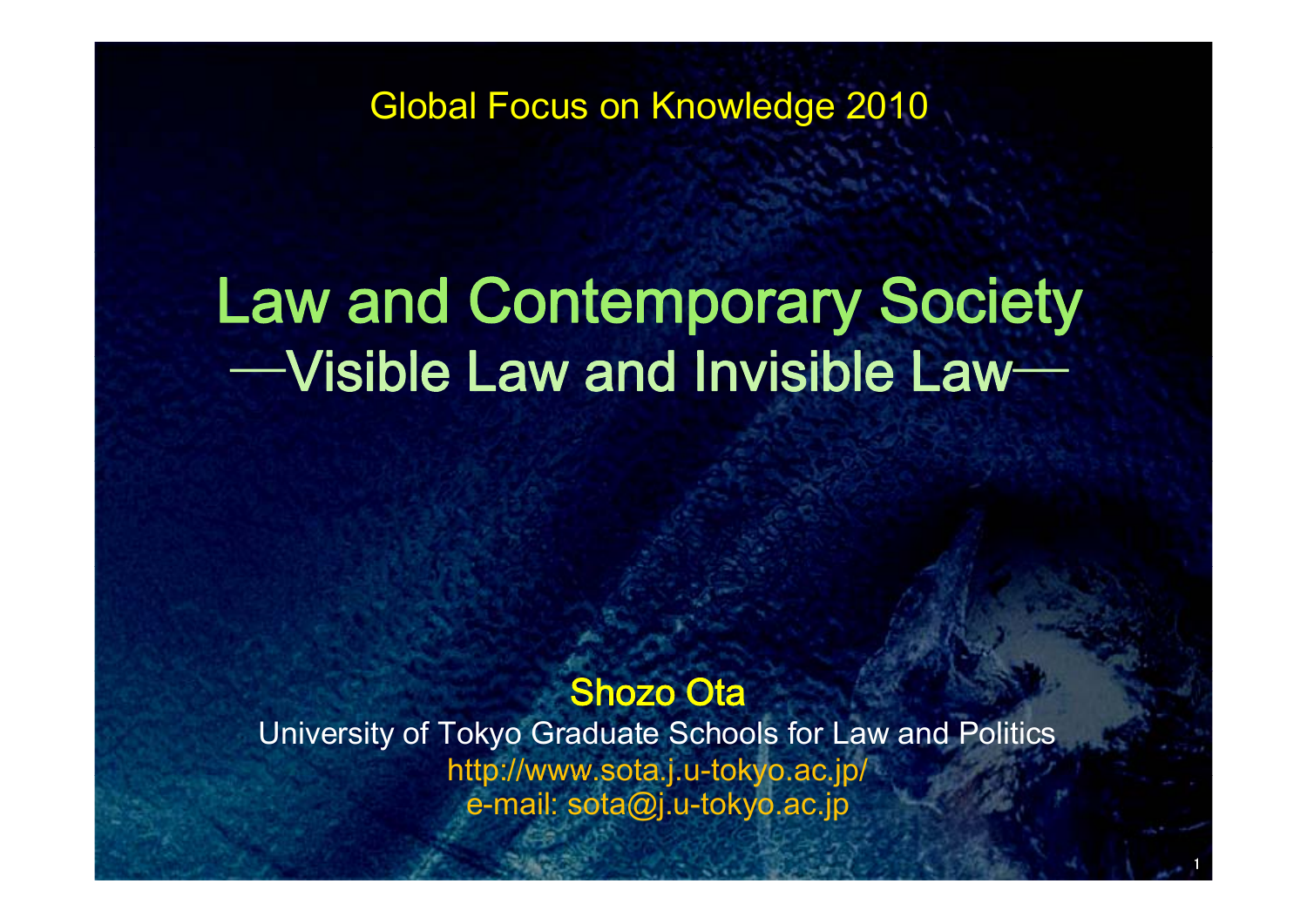# Introduction: About "Global Focus on Knowledge"

The coursework under "Global Focus on Knowledge" started in 2005 for the first attempt in the world.

Students in the first and second grades, having taken their first step into the world of leaning, are expected to capture the entire picture of each fields and how they are organically linked up with each other by looking at a vast system and structure of "knowledge" on a macro scale.

This coursework will provide them with an opportunity to take recognition of meaning and positioning of the classwork they currently take, and to find prospects for their future research and work.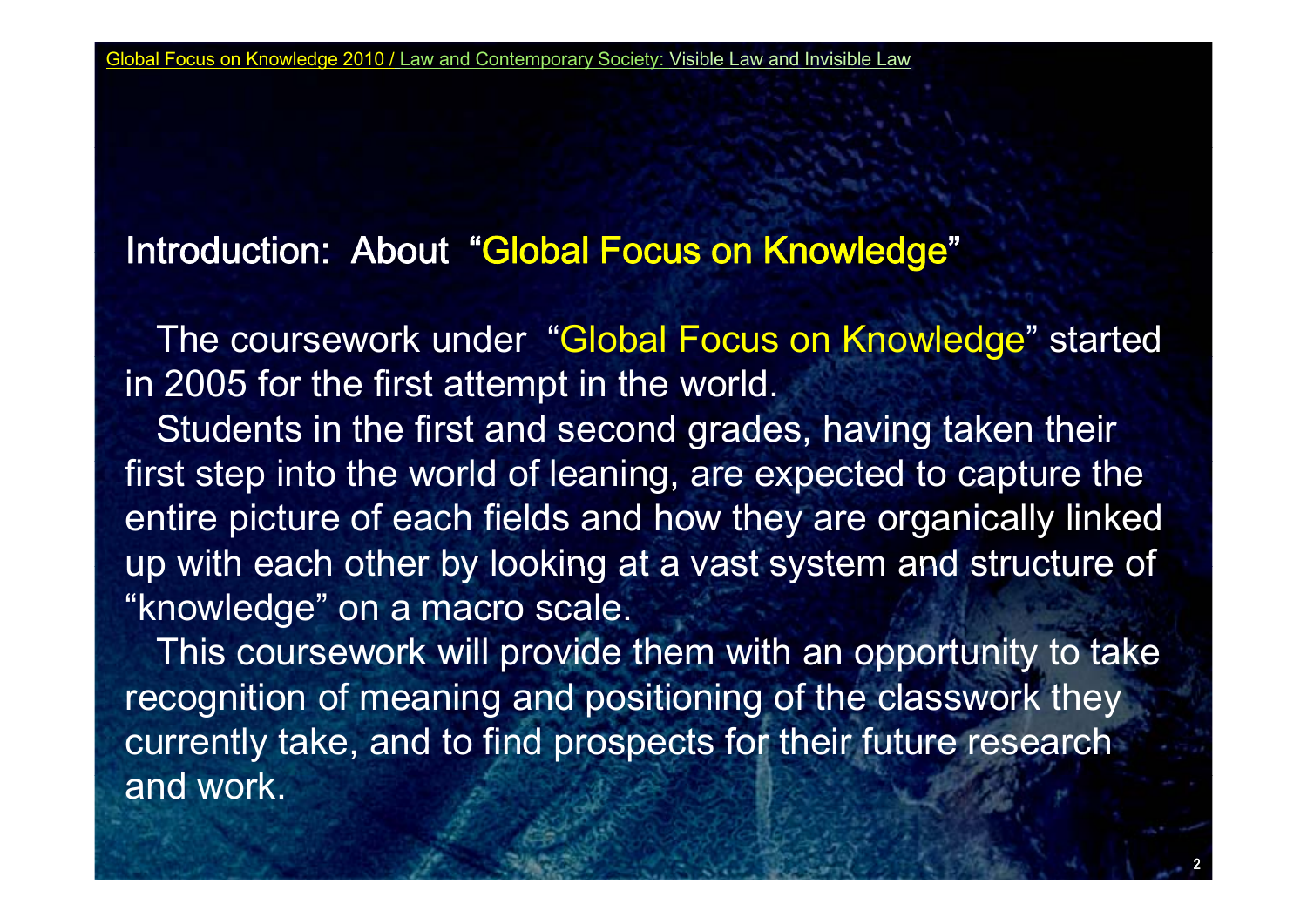### Unified Theme of "Law and Contemporary Society: Visible Law and Invisible Law"

According to a folklore in an age of perfect peace and happiness, a certain old person in times of a peaceful monarchical century chanted, "I till a field with sunrise and rest with sunset. I drink from a bored well, cultivate a field and eat. Is there any monarchical power having to do with me?" The true meaning of this folklore is said to be: "Though not distinctively visible to eyes," like the "invisible hand of God," the "monarchical power" with its "noble work" ubiquitously supports the world peace. The ubiquitous way this "monarchical power" works can be applied, just as it is, to "law." As men and women, corporations, and organizations are glorying in their daily activities thinking, "Is there any power of law having to do with me?," such national tranquility can only be due to the effectual function of the "invisible hand of law."

It is in a changing domain in society that this "invisible hand of law" comes to be visible. And contemporary society is marked by turbulence in various domains. Such a distinction becomes obvious by comparing the world in the end of the 20th century, e.g., the 1990s, and that of the state during the last few years in this century. To name just a few, regenerative medicine in medical science, the Internet in the information field, invention and discovery in science and technology, market globalization in the economic field, a landscape, view and sunshine in urban communities and feminism in the field of culture. And most of all, contemporary society is signified by transformations and reforms that are taking place at an increasing tempo in all aspects of civic life such as one's daily life as a consumer and popular participation.

In the wake of changes in social conditions and people's values, a deliberate legal control becomes necessary to minimize costs for the transition of those conditions, and conversely, law transforms itself responsively to social conditions and values that have changed. It is the "scheme" of this particular course of Global Focus on Knowledge for us together to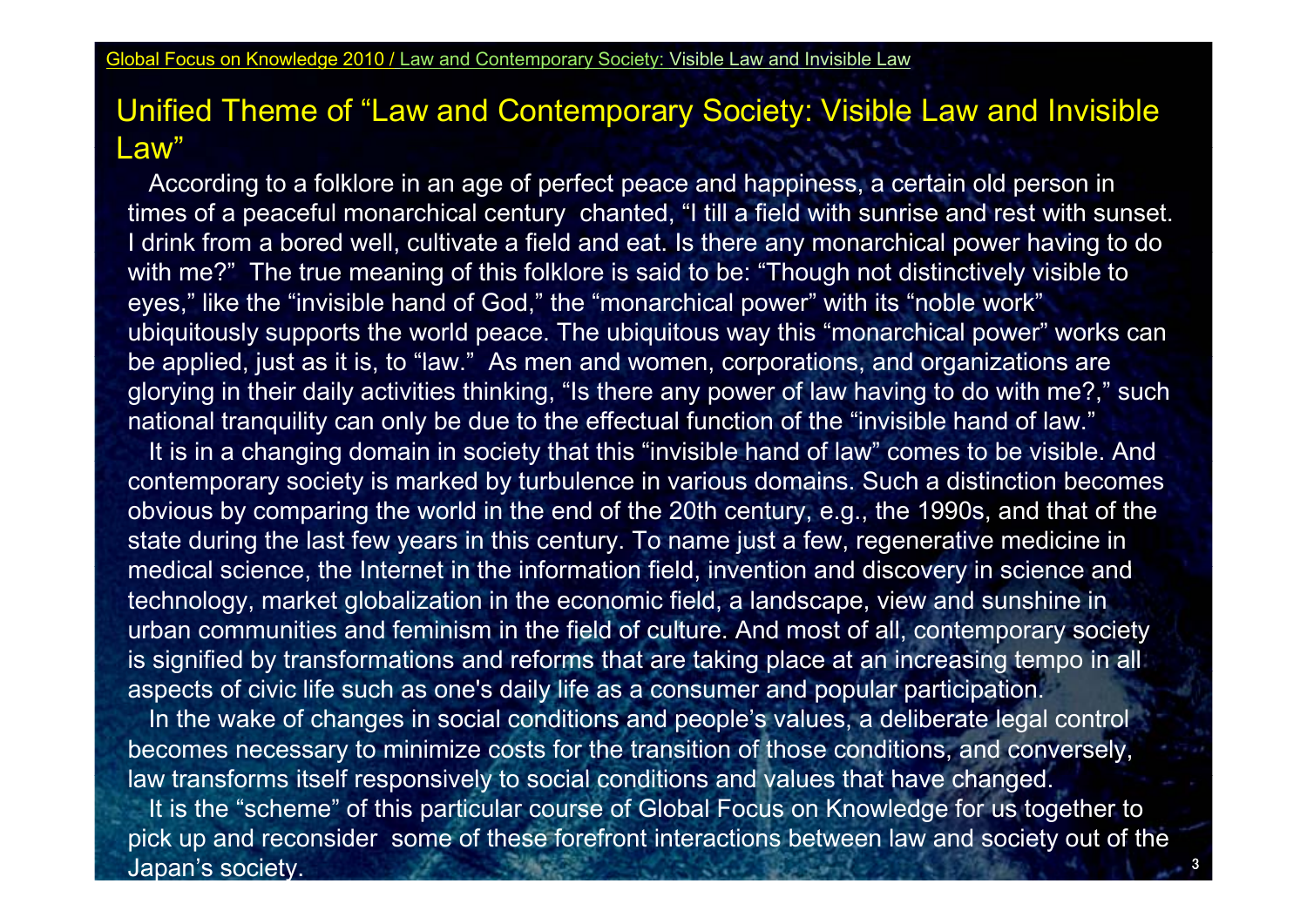Class No.1: "Visible Law and Invisible Law: Ubiquitous Law and Social Order -Serving also as an introduction to Global Focus on Knowledge"

#### (A) Social Control by Law

Law's informational effectLaw's justificatory effect Law's persuasive power Law being a persuasive weapon Law's signaling effect

# Lobbying

Advocacy

Compromise among various social power Securing of validity

- ・Backing approval, procedural justice
- ・Democratic lawmaking process
- $\cdot$  General trust in courts and judges

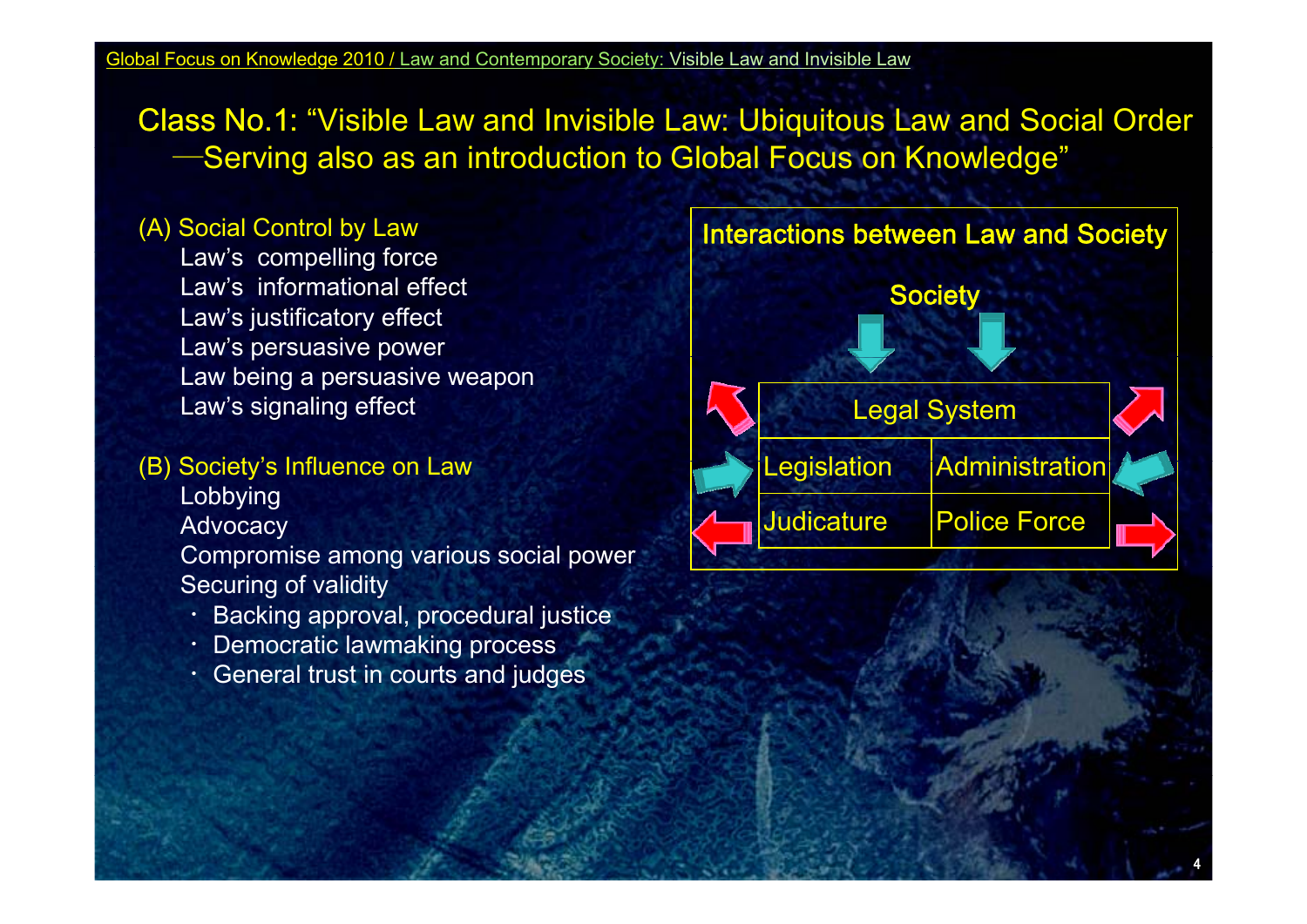Class No.1: "Visible Law and Invisible Law: Ubiquitous L dS i lOd S i l i t d ti Society Law and Social Order ―Serving also as an introduction to Global Focus on Knowledge"

(A) Social Control by Law  $\blacksquare$ Reality of social grip by law?



R. Ellickson's research in Shasta County, California Open-range ordinances: No liability without bad faith or mistakes Closed-range ordinances: Strict responsibility (no-fault liability with damage) How do differences in the law affect human behavior?

- ⇒People's knowledge on law is inaccurate, and they take action in accordance with autogenous social norms rather than with the law (regardless of an open or closed range).
	- ▪Prompted by a victim's complaint call, a rancher makes an apology and brings cattle back home.
	- . But there is a norm that the victim does not claim damage.
- ⇒State law has a weak grip over a sectional society. Sectional society: close-knittedness of social relationship
	- a) Unofficial mutual control power is widely shared among the members.
	- b) Information necessary for unofficial control gets easily prevalent among the members.
	- c) Existence of long-term and continuous relationships  $\Rightarrow$  Same as a family!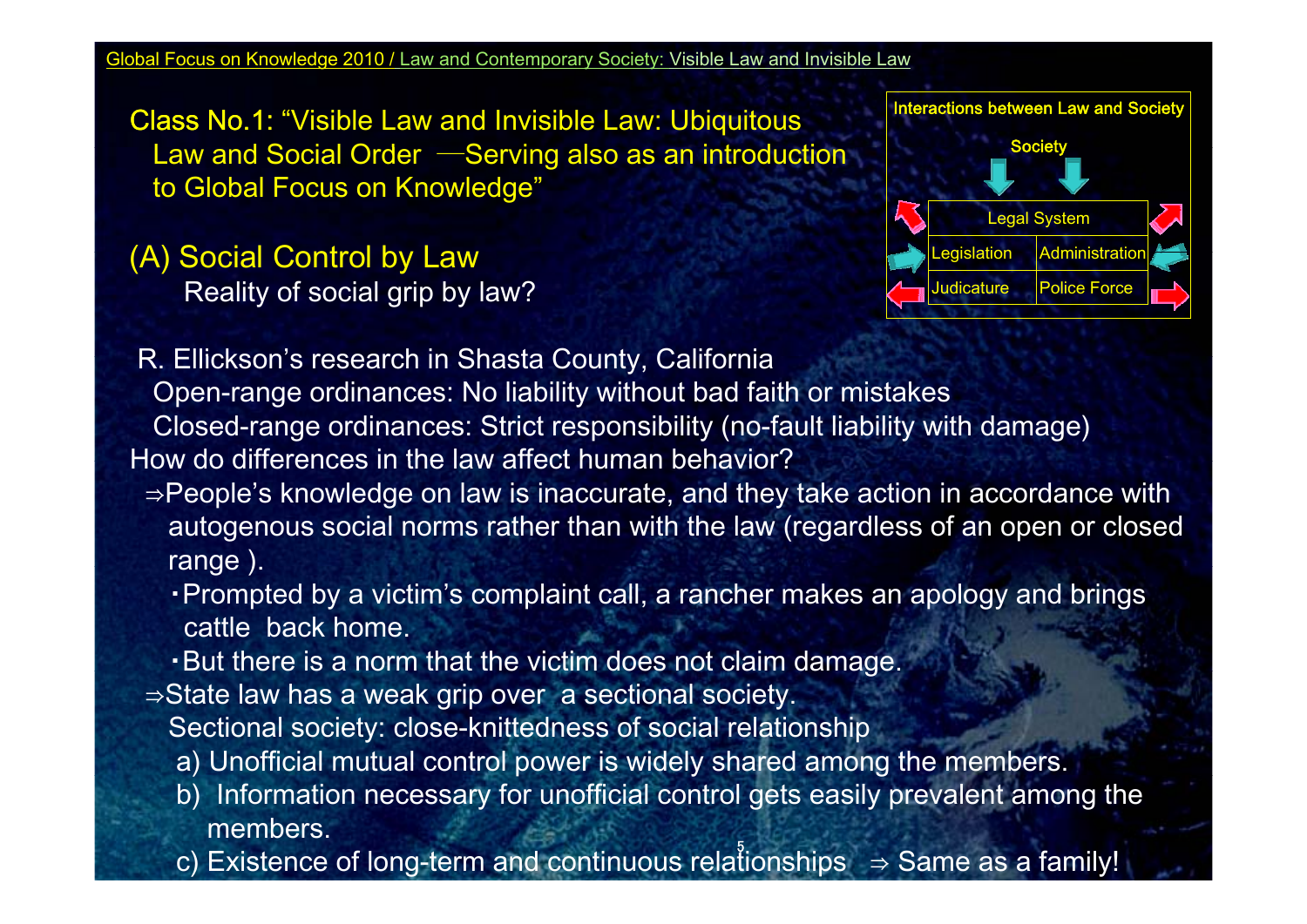Class No.1: "Visible Law and Invisible Law: Ubiquitous Law and Social Order -Serving also as an introduction to Global Focus on Knowledge" Society and Society and Society and Society and Society and Society and Society and Society and Society and Society and Society and Society and Society and Society and Society and Society and

(A) Social Control by Law

R. Ellickson's view: State law has a weak grip over a sectional society.



⇒Conversely, as a continuous and closed sectional society is unlikely to exist in a modern society—particularly in urban districts— where each individual lives in anomie, it is difficult to maintain social discipline by means of social norms instead of the state law.

a) Unofficial mutual control power is not shared among the members.

b) Information necessary for unofficial control does not get prevalent among the members.

c) Nonexistence of long-term and continuous relationships

⇒ Contemporary society as "legalized society"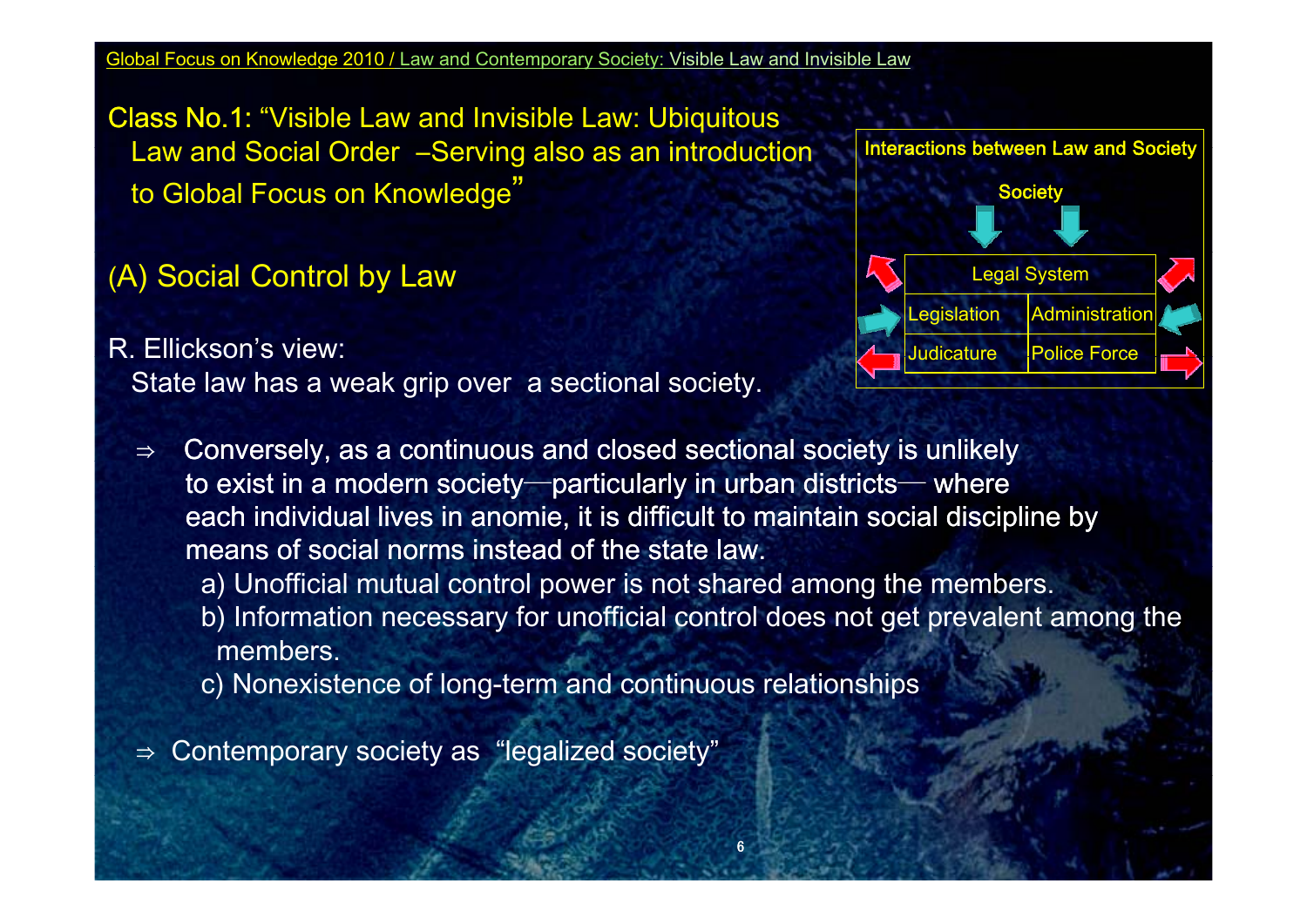Class No.1: "Visible Law and Invisible Law: Ubiquitous Law and Social Order -Serving also as an introduction to Global Focus on Knowledge"

B) Society's Influence on Law

**Rights of Crime Victims** 

(from the Web site of the Ministry of Justice (http://www.moj.go.jp/keiji/keiji\_keiji11.html))

- **Interactions between Law and Society** Legal System dicature **Police Force**
- Crime victims' compensation system: a scheme to provide crime victims with such assistance as response to victims' consultation, guidance to and accompanying in law courts, aids for proceedings for reading of case records, restitution of evidence, and with activities of introducing to concerned institutions and groups that give support in moral, living and economic aspects.
- Hotline for crime victims: to install an exclusive telephone for a victim to readily make contact with <sup>a</sup> public prosecutors office for consultation or <sup>a</sup> request for information about the crime.
- Measure to notify crime victims: a scheme to provide victims or their relatives with information concerning an outcome of punishment for the crime, a result of the criminal trial, conditions of the prisoner serving a sentence, time of the release from prison.
- Measure for crime victims to make a statement: a scheme in which victims or their bereaved family may state in court their feelings about the damage and opinions about the crime.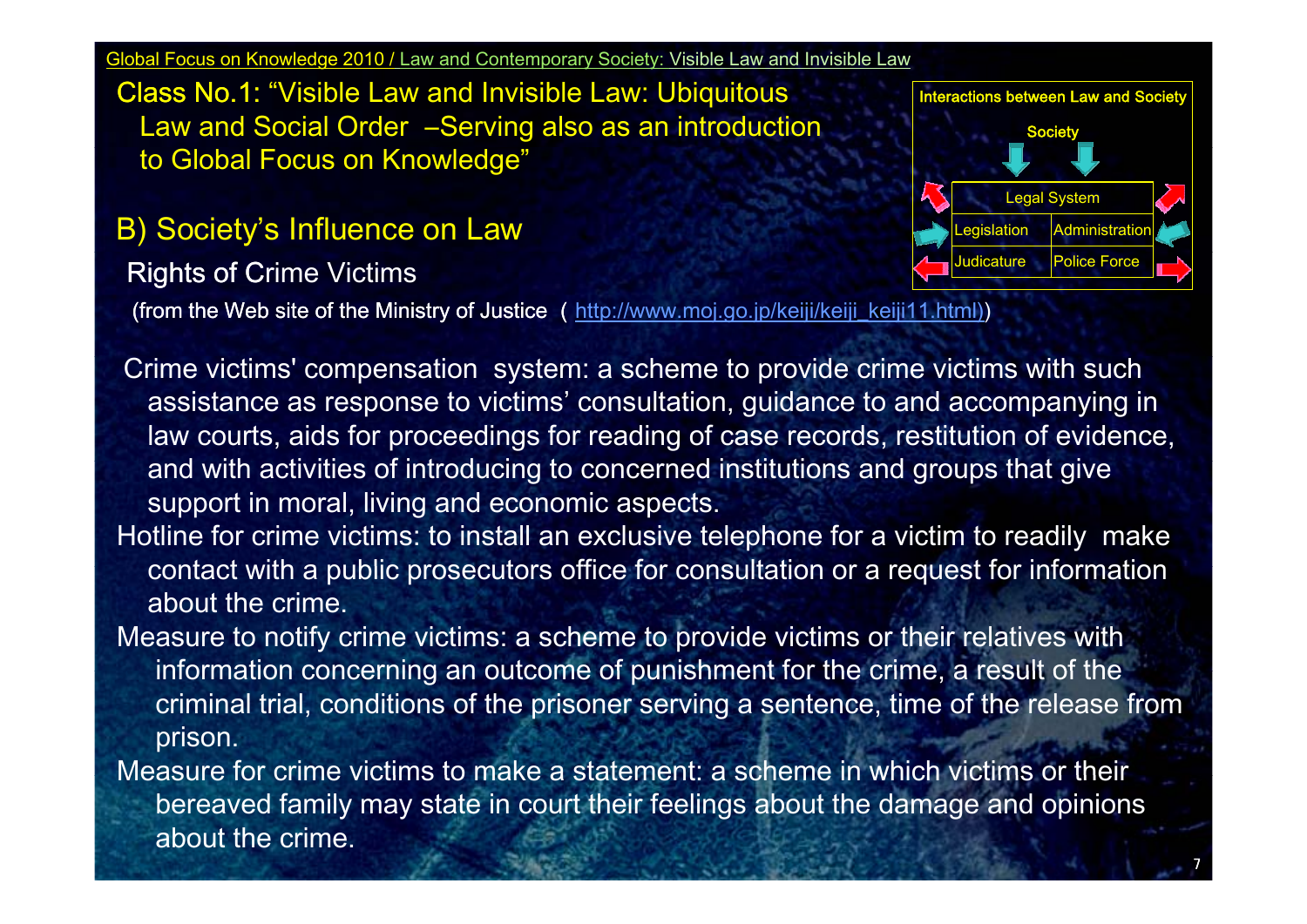Class No.1: "Visible Law and Invisible Law: Ubiquitous Law and Social Order -Serving also as an introduction to Global Focus on Knowledge"

# B) Society's Influence on Law  $\blacksquare$

**Rights of Crime Victims** 



(from the Web site of the Ministry of Justice (http://www.moj.go.jp/keiji/keiji\_keiji11.html))

- Crime victims' intervention system: a scheme in which victims or their bereaved<br>family may participate in the criminal trial
- (i) They may attend a court of law on a trial date and take a chair next to a public prosecutor
- (ii) They may express their opinion or request an explanation as to the public prosecutor's litigation acts such as a demand for examination of evidence and summation/recommendation regarding sentencing.
- (iii) They may cross-examine a witness in order to contest probative value of the witness' s deposition regarding circumstances.
- (iv) They may ask a question of a defendant.
- ( $v$ ) They may express their opinion regarding facts or the application of law at the time of the conclusion of a trial.
- Measure to appoint a lawyer for the victim participant: a scheme for the state to bear a lawyer's fees on behalf of a poor victim participant.
- Measure to order indemnity: a scheme in which victims may set forth an indemnity order against a defendant to a criminal court in charge in the period after the prosecution till conclusion of proceedings of the criminal trial.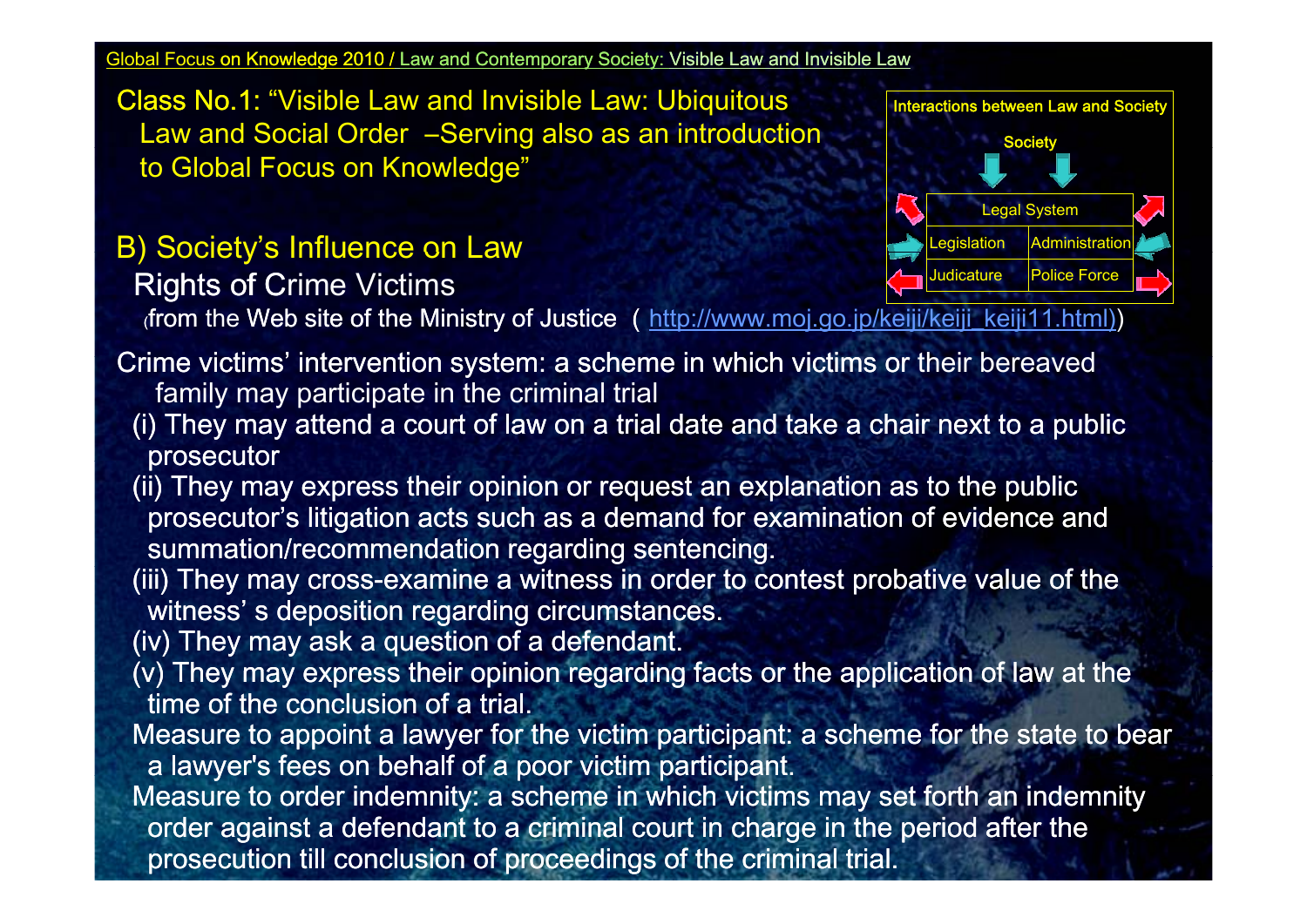Class No.1: "Visible Law and Invisible Law: Ubiquitous Law and Social Order ―Serving also as an introduction Society ―Serving introduction to Global Focus on Knowledge"



B) Society's Influence on Law

Influence from Society toward Establishing Rights of Crime Victims

(from the Web site of National Association of Crime Victims and Surviving Families <u>http://www.navs.jp/</u> )

Before 2000: Kept in the dark, victims could have nothing whatever to do with criminal investigations or trials

- Jan. 23, 2000: National Association of Crime Victims and Surviving Families (Asu no Kai, literally translated as Association for Tomorrow) was established primarily led by an attorney Susumu Okamura who was deprived of his wife in 1997 by a murderer who unjustly resented him for a matter on his business as lawyer.
- Feb.-Mar. 2000: Approaches to Social Democratic Party, Democratic Party of Japan, and New Komeito, to explain about the purpose of setting up the Association, and to offer opinions on establishing and instituting laws for crime victims' rights, and preparing relevant laws to protect crime victims.

Apr. 7, 2000: Attorney Okamura and others participated in the Lower House Committee on Judicial Affairs unsworn witnesses and made statements regarding the real state of affairs and rights of crime victims, and the need for a measure for the recovery from damages. A construction of the set of the set of the set of the set of the set of the set of the set of the set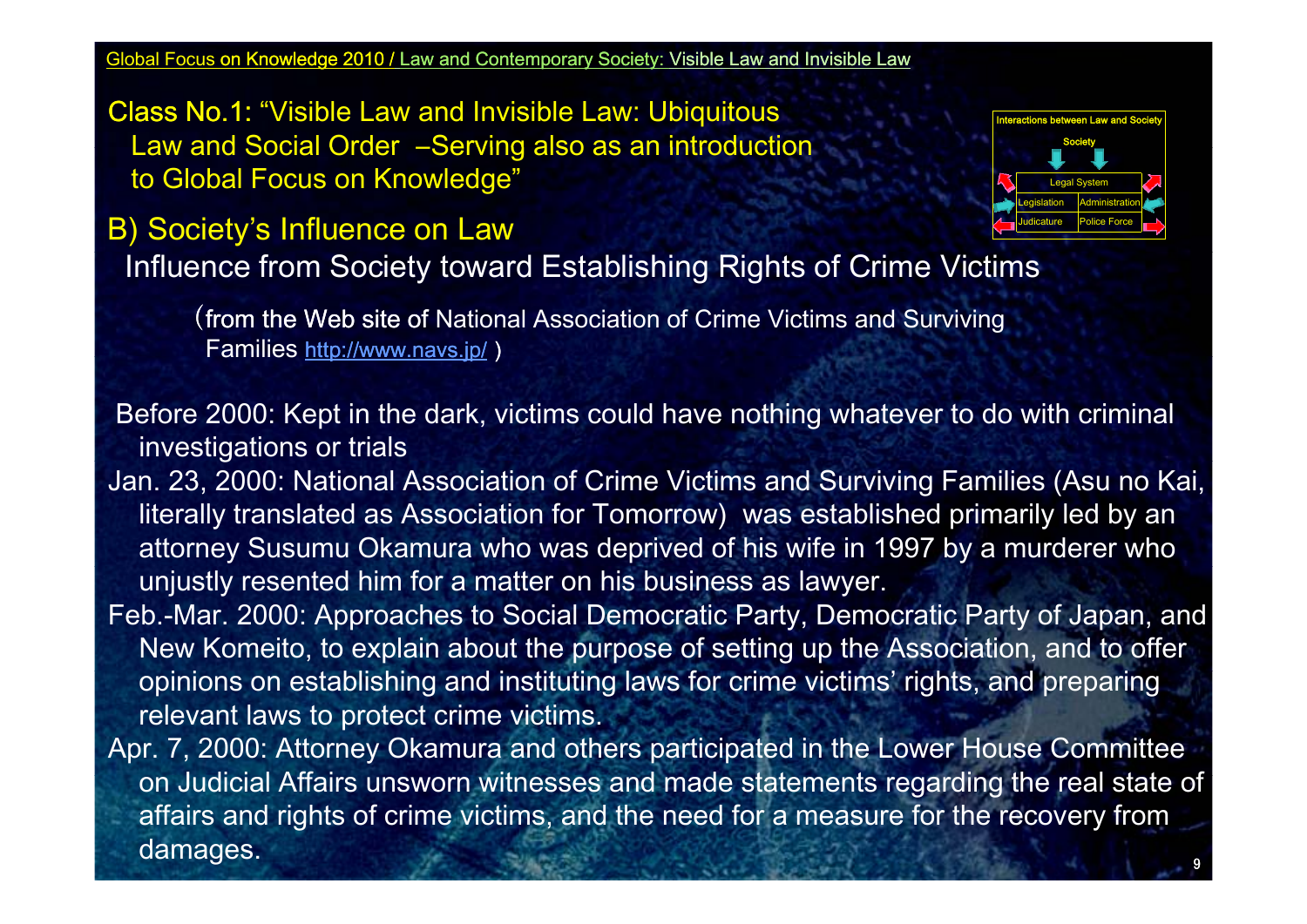Class No.1: "Visible Law and Invisible Law: Ubiquitous Law and Social Order –Serving also as an introduction to Global Focus on Knowledge"

B) Society's Influence on Law

Influence from Society toward Establishing Rights of Crime Victims

from the Web site of National Association of Crime Victims and Surviving Families http://www.navs.jp/)

Apr. 28, 2000: Attorney Okamura brought "a violation of human rights against victims" to an attention of Ministry of Justice's Council for the Protection of Human Rights May 12, 2000: Two laws to protect crime victims were enacted.

Society

Legislation **Administration** 

Legal System

**Police Force** 

**Interactions between Law and Society** 

- Jul. 8, 2003: Association brought crime victims' actual circumstances to the attention of the then Prime Minister Koizumi.
- Jul. 9, 2003: 390,000 signatures were submitted to the then Minister of Justice Moriyama.

Dec. 1, 2004: Basic Act on Crime Victims was enacted (enforced on Apr. 1, 2005). Jun. 2, 2007: Revised Code of Criminal Procedure was enacted (the crime victims' intervention system, the measure to order indemnity)

Apr. 15, 2008: Measure to appoint a legal counsel for the crime victim was set up. Dec. 1, 2008: In operation were the crime victims' intervention system, the measure to order indemnity, and the measure to appoint a lawyer for the victim participant.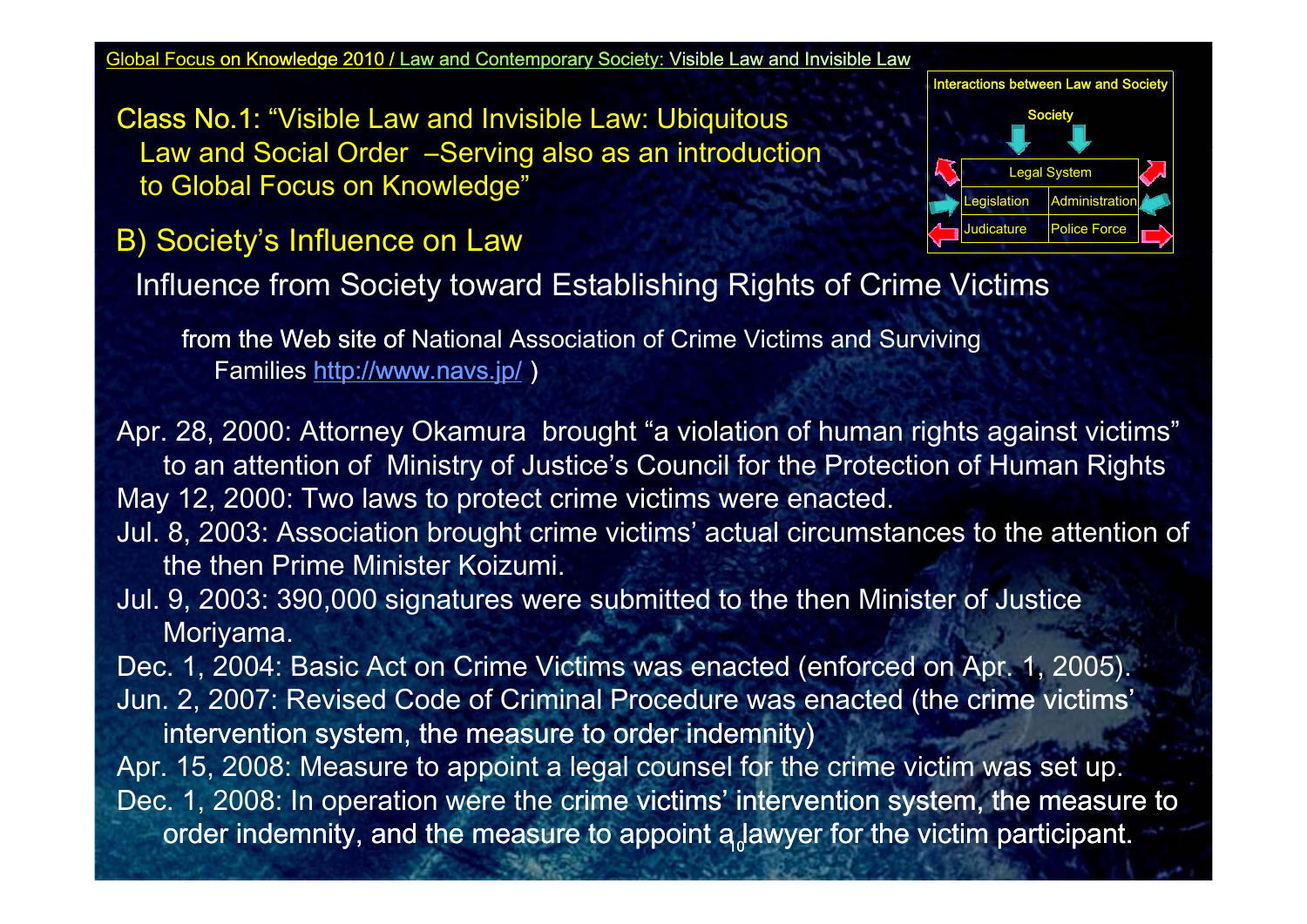Class No.1: "Visible Law and Invisible Law: Ubiquitous Law and Social Order  $\longrightarrow$ Serving also as an introduction to Global Focus on Knowledge"

Rational development of law: rational creation of law by means of legislation and court

Legislative-fact approach: Usage of social/natural sciences in law Definition of legislative facts (illustration)

Legal Prerequisite **Legal Effect** (e.g., intention/negligence, damage, causal relation)

(e.g., claim for damages)

Legislative Facts

≡ $\equiv$  "Social facts that constitute the foundation of legal value judgment, and<br>scientific theories and facts in general"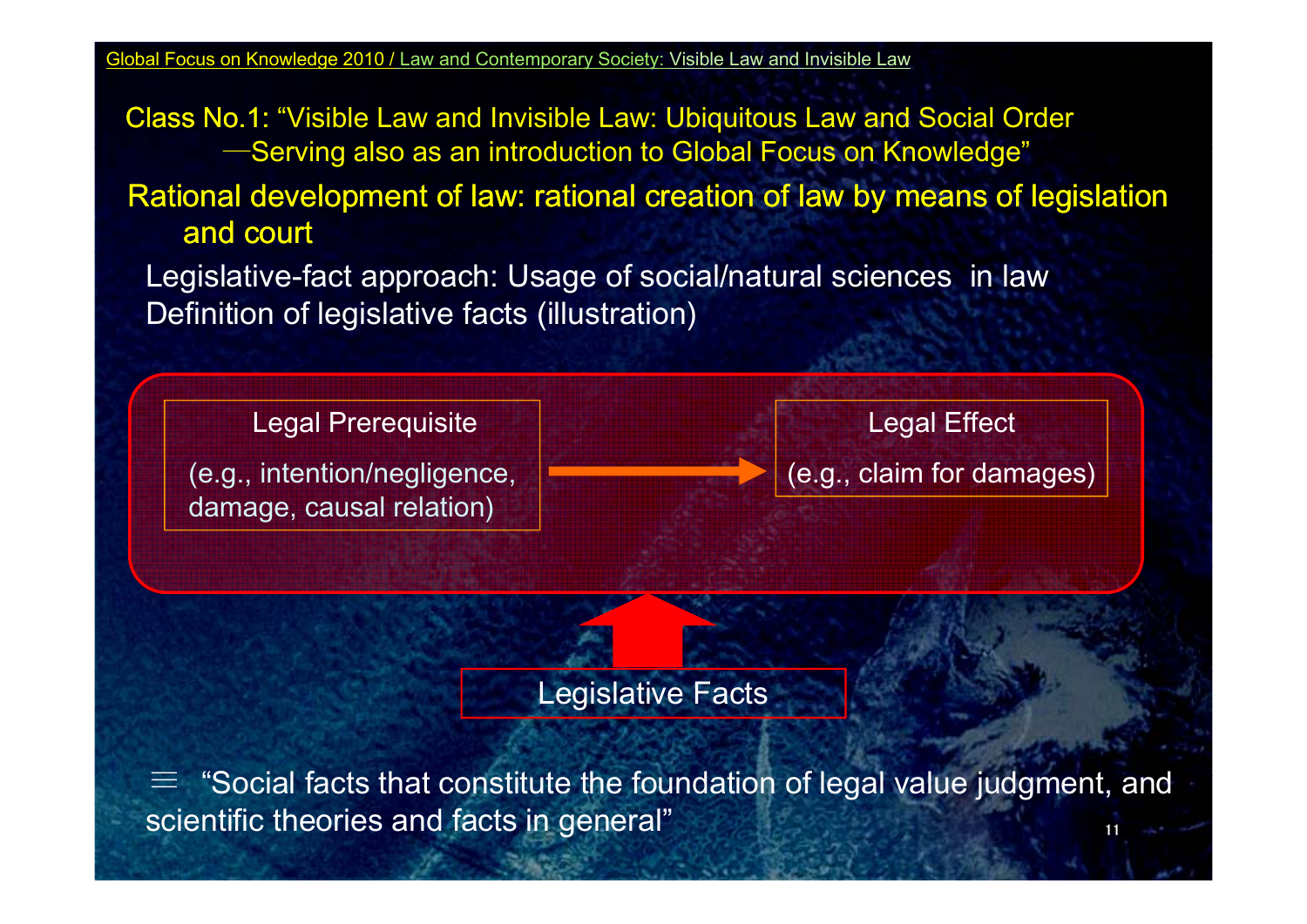Class No.1: "Visible Law and Invisible Law: Ubiquitous Law and Social Order –Serving also as an introduction to Global Focus on Knowledge"

Rational development of law: rational creation of law by means of legislation and court

Legal Prerequisite E.g., to commit **Contract Contract Contract Contract Contract Contract Contract Contract Contract Contract Control<br>E.g., to commit Contract Contract Contract Contract Contract Contract Contract Contract Contract Contract C**  courtE.g., drunk driving

E.g., to impose criminal sanction

# Legislative Fact

If one drives a car in the state where one's blood alcohol is measured above a certain level, one's attentiveness gets distracted, the rate of reaction decreases, and the probability of causing a traffic accident becomes high.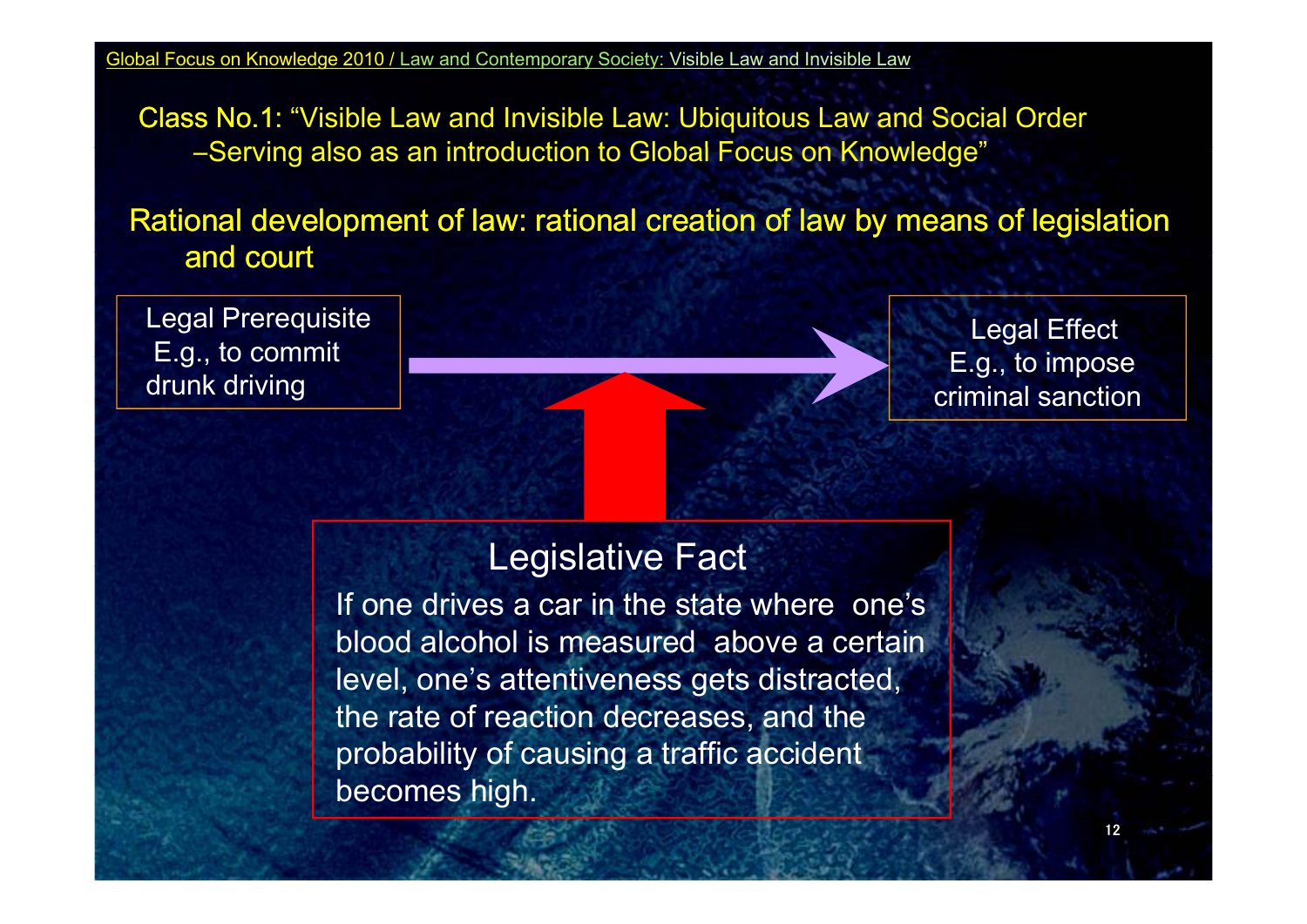Class No.1: "Visible Law and Invisible Law: Ubiquitous Law and Social Order –Serving also as an introduction to Global Focus on Knowledge"

Rational development of law: rational creation of law by means of legislation and court

- Example of a legislative fact: If one drives a car in the state where one's blood alcohol is measured above a certain level, one's attentiveness gets distracted, the rate of reaction decreases, and the probability of causing a traffic accident becomes high.
- Example of studying a legislative fact: On Apr. 26, 2007 National Police Agency summarized its research results with respect to an influence a small amount of alcohol exerted on driving, the level of which was below the standard value of alcohol in a breath (0.15mg per 1lit.) that was the subject of punitive provisions under the Road Traffic Law as "drunken driving."
- The research was conducted in 2005-2006 in order to ascertain viability of lowering the standard value as a measure on drunken driving which was incorporated in the "program for the promotion of traffic safety" formulated in Apr. 2006. Investigated in the study was about driving capability of those who came to have some 0.1mg of alcohol content in their breath, being below the standard value, in 20 minutes after drinking 400-800ml of beer containing 5% alcohol. While influence of alcohol was observed in response to visual stimuli, the decision was that the issue of lowering the standard value needed a continuous examination, because there there and the standard value needed a continuous examination, because there were variations among individuals.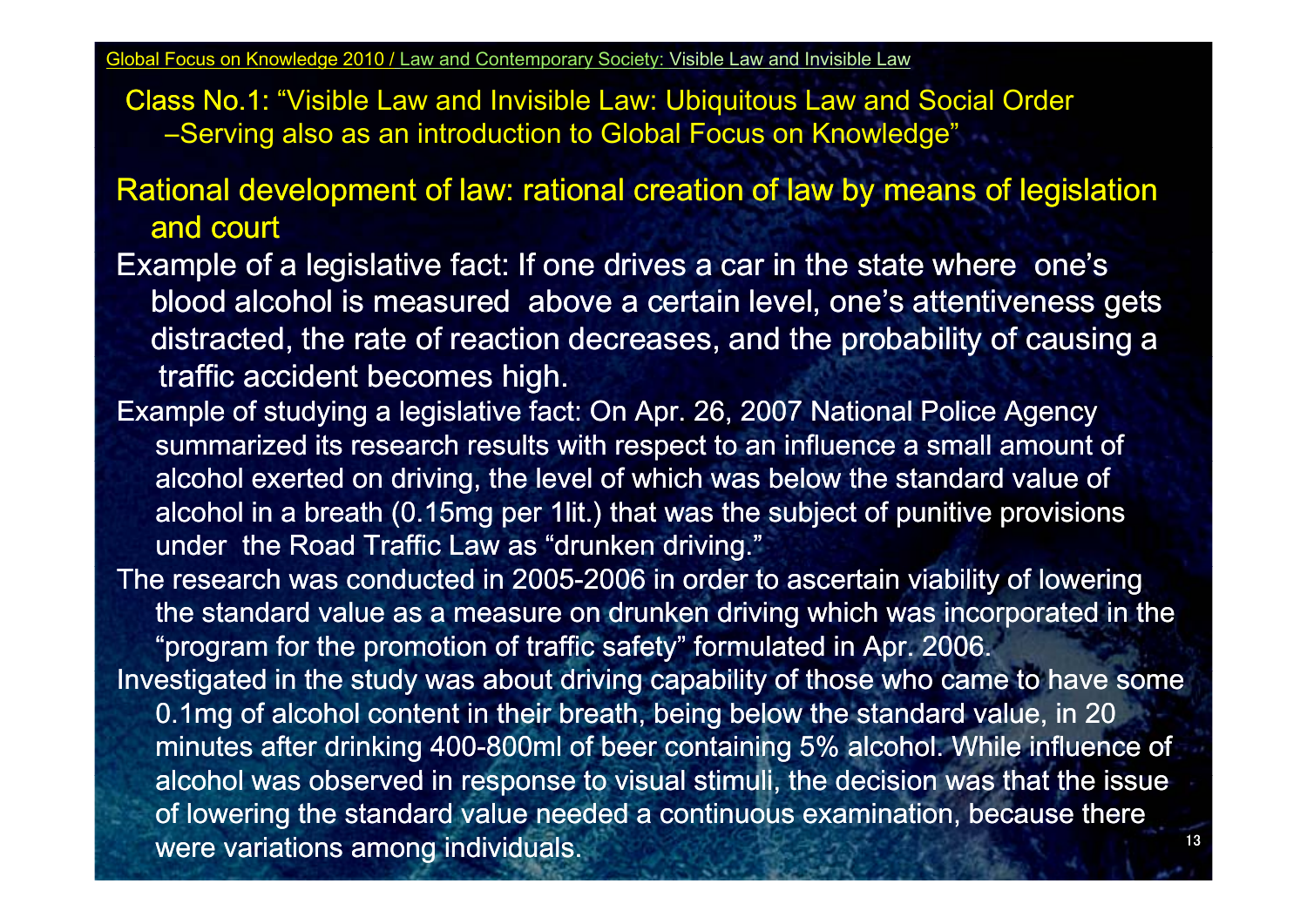